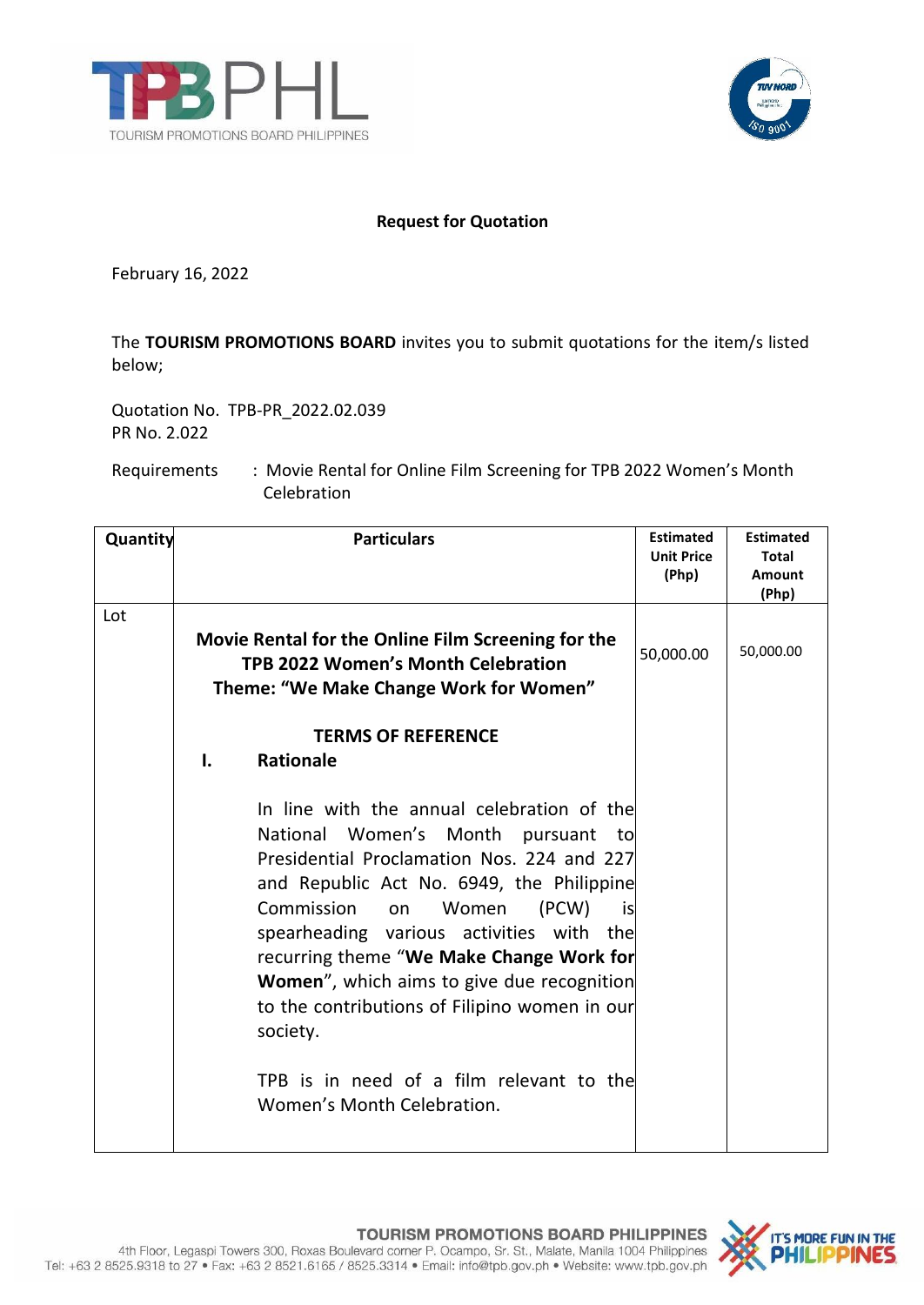|            | ΙΙ.<br><b>Objective</b><br>To promote awareness that there is a celebration<br>spearheaded<br>by the<br>government<br>to<br>commemorate and recognize the contribution of<br>Women in the society.                                                                                                                                                                                                                                                                                                                                                                                                                                                                                                                                                         |  |
|------------|------------------------------------------------------------------------------------------------------------------------------------------------------------------------------------------------------------------------------------------------------------------------------------------------------------------------------------------------------------------------------------------------------------------------------------------------------------------------------------------------------------------------------------------------------------------------------------------------------------------------------------------------------------------------------------------------------------------------------------------------------------|--|
|            | <b>Details of Events</b><br>III.<br>Online Film Screening for TPB<br>Event<br>2022 Women's Month Celebration<br>No. of Participants: 100 pax                                                                                                                                                                                                                                                                                                                                                                                                                                                                                                                                                                                                               |  |
|            | 30 March- 06 April 2022<br>Date<br>$1 - 1$                                                                                                                                                                                                                                                                                                                                                                                                                                                                                                                                                                                                                                                                                                                 |  |
|            | IV.<br><b>Deliverables and Specification</b>                                                                                                                                                                                                                                                                                                                                                                                                                                                                                                                                                                                                                                                                                                               |  |
|            | 1. Must be included in the recommended films<br>of the Philippine Commission on Women for<br>2018-2022 that can be view in the PCW<br>website.<br>2. 1.5 to 2.5 hours movie length.<br>3. Movie must be in high definition.<br>4. If the movie will be shown via website. The<br>firm must give one unique pass for each<br>participant. Link of the movie must be<br>accessible to any web browser.<br>5. If the movie will be shown via Zoom Platform.<br>The firm must provide Zoom License Account,<br>Passcode for<br>unique<br>Zoom<br>and<br>each<br>participant.<br>6. The movie can be viewed and readily available<br>on from 30 March - 06 April 2022 any time<br>from $6:00$ AM $-$ 11:00 PM.<br>7. The firm must submit list of personnel who |  |
|            | availed the movie to the end-user.<br>8. The firm must provide a facilitator who can<br>process the movie that will be shown after.                                                                                                                                                                                                                                                                                                                                                                                                                                                                                                                                                                                                                        |  |
|            | Either via recorded video or live streaming.                                                                                                                                                                                                                                                                                                                                                                                                                                                                                                                                                                                                                                                                                                               |  |
| Terms      | 30 days upon receipt of invoice                                                                                                                                                                                                                                                                                                                                                                                                                                                                                                                                                                                                                                                                                                                            |  |
| <b>ABC</b> | Php 50,000.00 inclusive of all applicable taxes                                                                                                                                                                                                                                                                                                                                                                                                                                                                                                                                                                                                                                                                                                            |  |

Please submit your quotation and legal documents not later than **February 25, 2022, 12:00** Noon thru email at soc torres@tpb.gov.ph, subject to the Terms and Conditions attached